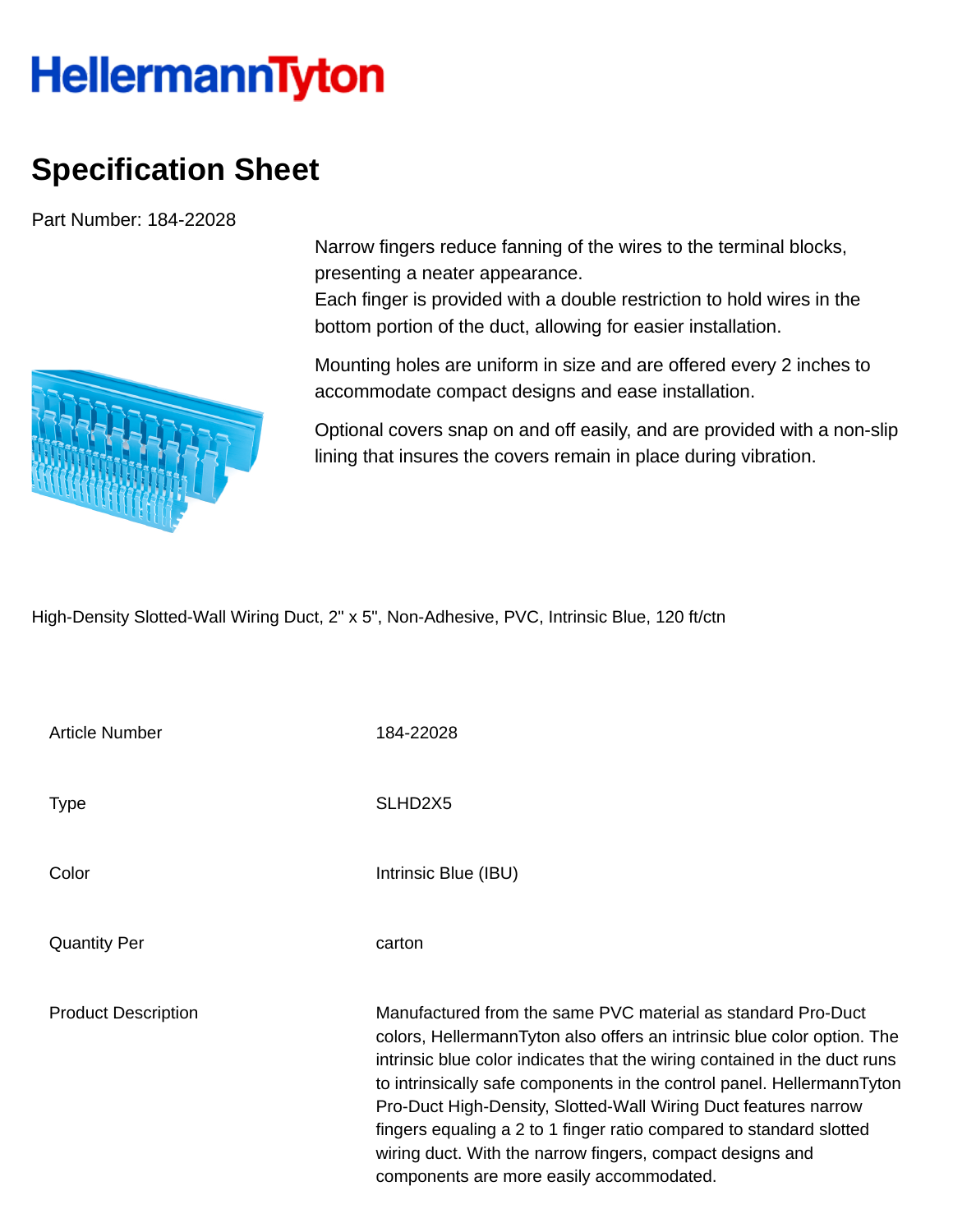| <b>Short Description</b>         | High-Density Slotted-Wall Wiring Duct, 2" x 5", Non-Adhesive, PVC,<br>Intrinsic Blue, 120 ft/ctn |  |  |
|----------------------------------|--------------------------------------------------------------------------------------------------|--|--|
| <b>Global Part Name</b>          | SLHD2X5-PVC-BU                                                                                   |  |  |
| Length L (Imperial)              | 6.0                                                                                              |  |  |
| Length L (Metric)                | 1.83                                                                                             |  |  |
| Width W (Imperial)               | $2.0\,$                                                                                          |  |  |
| Width W (Metric)                 | 50.8                                                                                             |  |  |
| Height H (Imperial)              | 5.07                                                                                             |  |  |
| Height H (Metric)                | 128.8                                                                                            |  |  |
| Mounting Hole Centers (Imperial) | $2.0\,$                                                                                          |  |  |
|                                  |                                                                                                  |  |  |
| Material                         | Polyvinylchloride (PVC)                                                                          |  |  |
| <b>Material Shortcut</b>         | <b>PVC</b>                                                                                       |  |  |
| Flammability                     | Self-extinguishing                                                                               |  |  |
| Halogen Free                     | <b>No</b>                                                                                        |  |  |
| <b>Operating Temperature</b>     | +122°F (+50°C)                                                                                   |  |  |